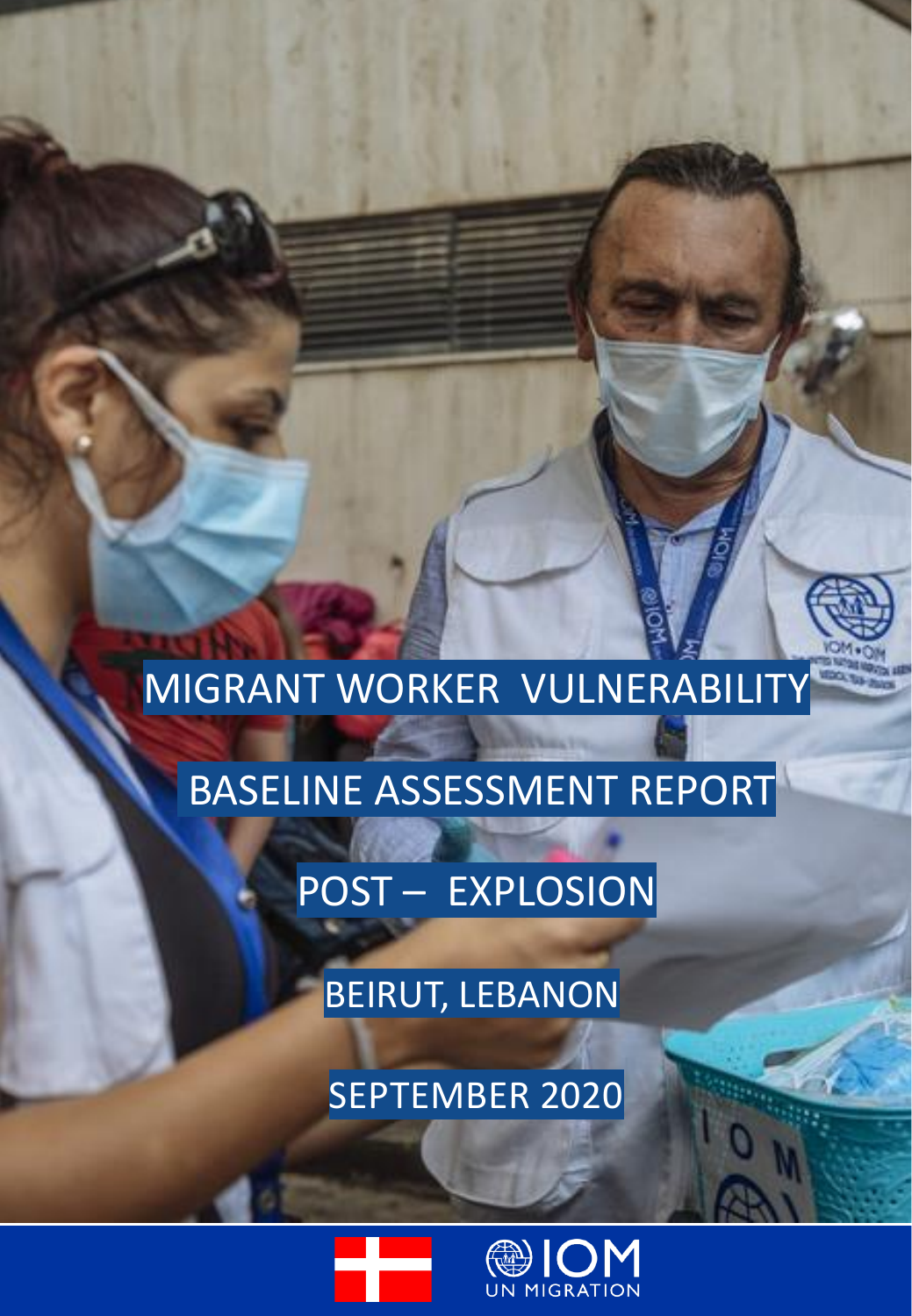

#### INTRODUCTION

This analysis presents a follow-up to data analysed on migrant vulnerability conducted prior to the explosion on 4<sup>th</sup> August 2020. It explores the impact the explosion had on the needs and conditions of migrant workers in Beirut.

Between May and July 2020, IOM conducted a Migrant Worker Needs & Vulnerability Baseline Assessment to understand the impact of COVID-19 on the socio-economic and physical needs of migrant workers in Lebanon. The analysis was conducted and confined to 297 migrant workers reportedly residing in Beirut and formed a recent baseline on the basic needs and [vulnerabilities,](https://migration.iom.int/reports/lebanon%E2%80%94-migrant-worker-vulnerability-baseline-assessment-report-may-july-2020?close=true&covid-page=1) with results from the baseline data available in the Migrant Worker Vulnerability Baseline report. After the Beirut port explosion, IOM rapidly followed-up with the same 297 Migrant Workers interviewed in the baseline assessment through telephone interviews.

The rapid follow-up assessment utilised the Global DTM Network. Due to the different languages spoken by the migrant workers, the Global DTM enumerator network was mobilised, with telephone interviews being conducted by DTM enumerators in Bangladesh, Ethiopia and Lebanon. The follow-up assessment contacted 297 migrant workers and successfully interviewed 99 migrant workers that were assessed by IOM in Beirut between May and July 2020, and who are still residing in Beirut as of September 2020. For further details on how the assessment was implemented refer to Page 8.

# KEY FINDINGS

#### **Return Intention**

- After the explosion, return intentions remain high, 74 per cent of the 99 surveyed migrant workers reported that they are planning to return to their country of usual residence within the next three months.
- Of 297 migrant workers followed up from the pre-explosion baseline assessment, 87 reported that they have returned to their country of origin. This figure may be higher as potentially those that DTM could not reach may have also returned. The 87 migrant workers identified to have returned are independent to the 99 respondents interviewed.

#### **Safe Shelter**

• Since the explosion, the analysis indicated that the need for shelter is now more prevalent among migrant workers. Twenty-one per cent of migrant workers reported lack of shelter as the main problem they are facing due to the explosion. Prior to the explosion, only 1 per cent of the surveyed migrant workers reported that safe shelter was amongst one of their top 3 needs.

#### **Access to Healthcare**

• Twenty-one out of 99 (21%) surveyed migrant workers reported that their families or friends were injured/harmed by the explosion. Of the 20 migrant workers, 8 reported not being able to access emergency services following the explosion.

#### **Financial Challenge**

• Ninety-one per cent of surveyed migrant workers reported that they are having financial issues after the explosion whereas prior to the explosion, 44 per cent reported that they need rent assistance, and 42 per cent reported that they need work/livelihood support.

#### **Unemployment**

- According to the migrant workers surveyed in this assessment, the proportion of unemployed migrants increased by 22 per cent since the explosion (from 29% to 51%). Around half (51%) surveyed are currently unemployed. Of these 34 per cent are looking for work, and 17 per cent are not. Forty-nine per cent of migrant workers are currently employed (though 17% are officially classified as self-employed.)
- The employment status of migrant workers varied between males and females. The analysis suggests females were more likely to lose employment after the blast. Most male migrants (71%) reported that they are currently unemployed and 44 per cent of female migrants reported themselves as unemployed. However, the unemployment rate was proportionally lower before the explosion among female migrants (18%) as more than half of the males were already unemployed before the explosion (62%).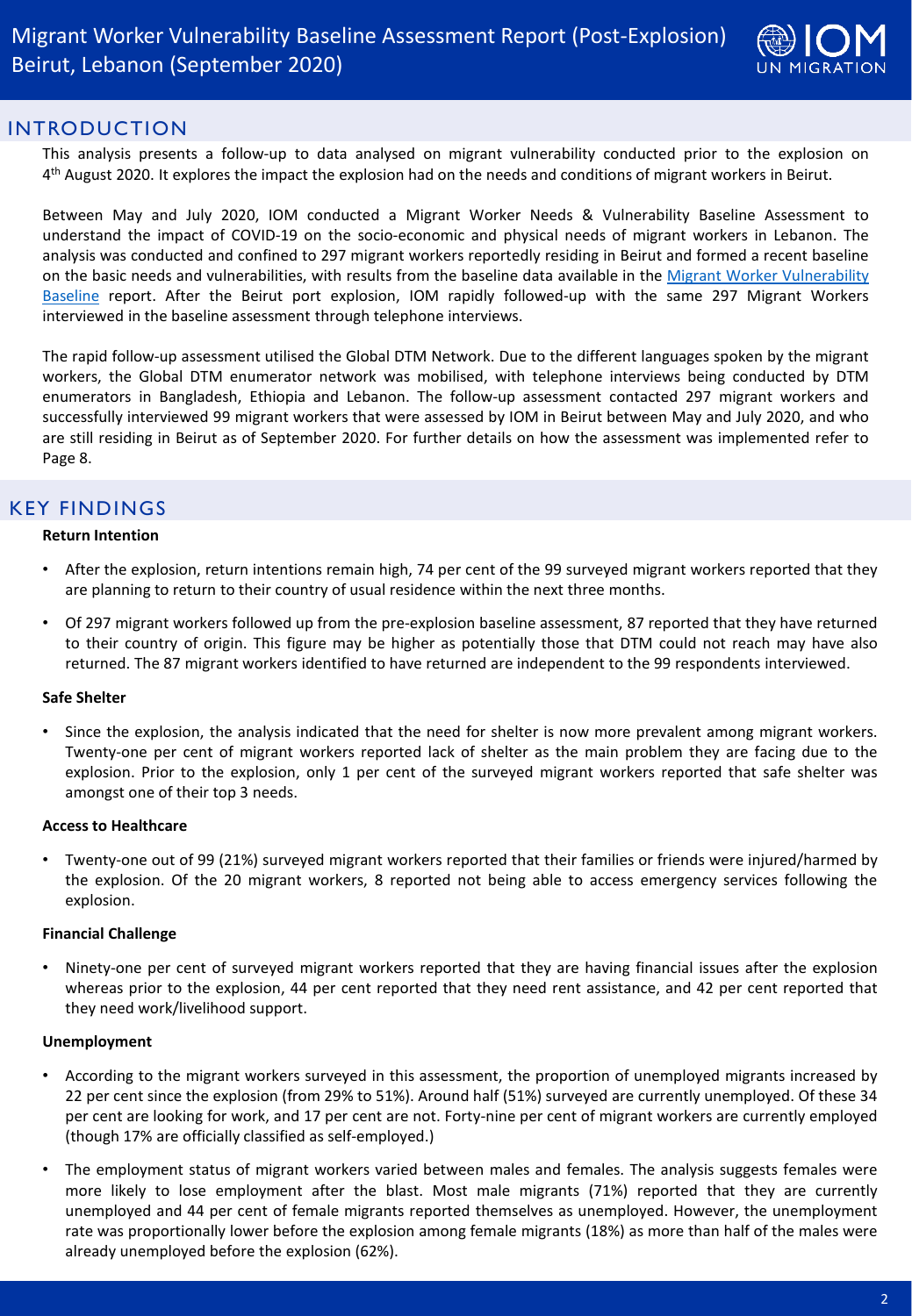



#### RETURN INTENTION

- As Figure 2 shows, after the explosion, 74 per cent of the 99 surveyed migrant workers are planning to return to their country of usual residence within the next three months. Fifty-one per cent (48 out of 94 migrant workers) reported return assistance to their country of origin as their top current need.
- Of 297 migrant workers followed up from the pre-explosion baseline assessment, 87 reported that they have returned to their country of origin. This figure may be higher as potentially those that DTM could not reach may have also returned. The 87 migrant workers identified to have returned are exclusive to the 99 respondents interviewed.

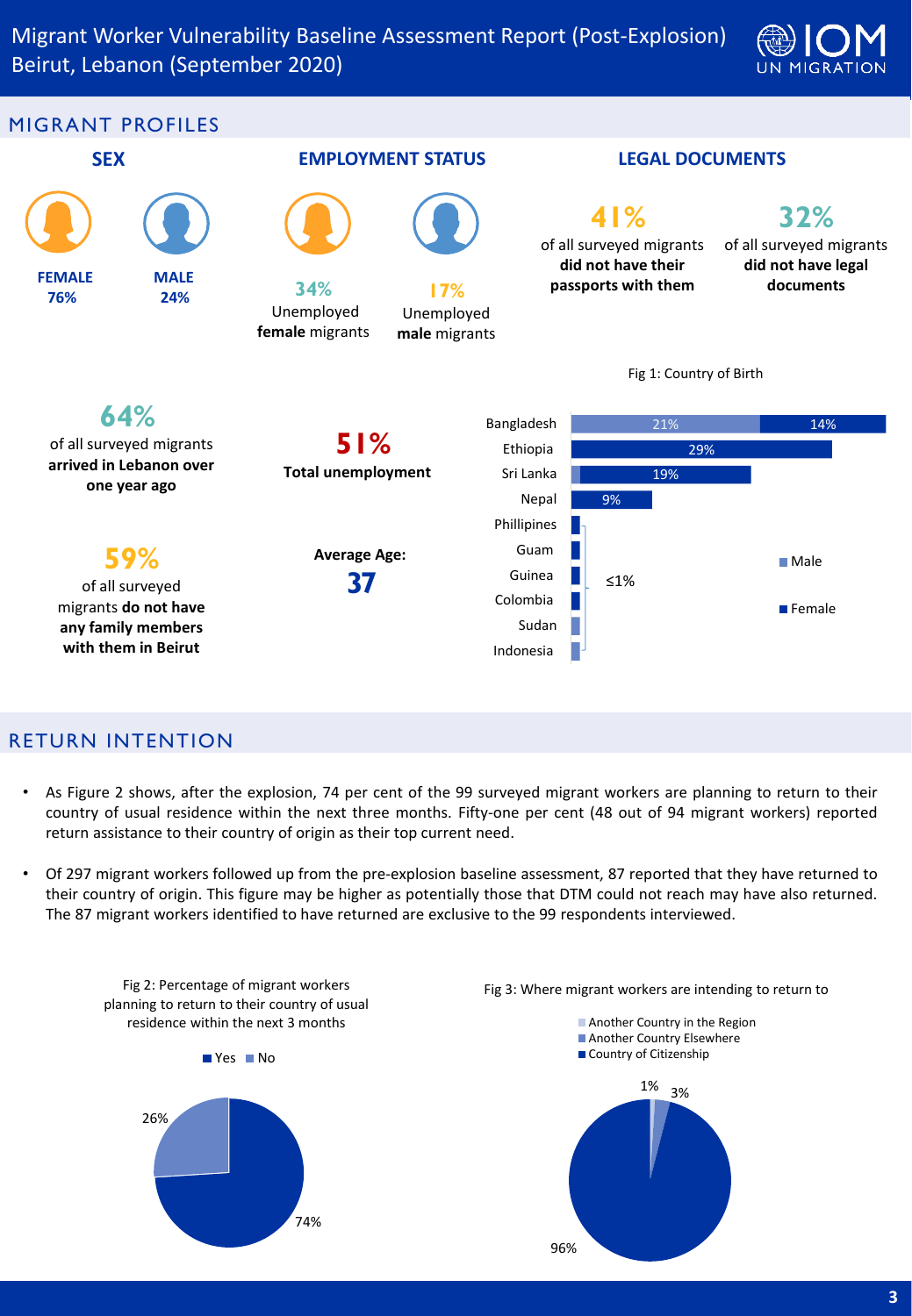

# PRIORITY NEEDS AND ASSISTANCE

- As Figure 4 shows, 35 per cent of assessed migrants reported facing hunger and/or thirst. Meanwhile, 21 per cent of migrant workers reported that they do not have shelter. Both these findings highlight that the basic needs of migrant workers in Beirut are acute.
- Cash assistance is reported as the main need in 18 per cent of migrant workers, and food assistance in 16 per cent (Figure 5).



\*Please note that multiple answers were possible for this question (fig 4).

#### SHELTER

- Since the explosion, 38 per cent of surveyed migrant workers did not stay in the same place each night, indicating a high proportion of internal mobility and vulnerability within Beirut.
- As Figure 6 shows, while 25 per cent of the surveyed migrant workers have had their house/shelter damaged due to the explosion, 95 per cent of them reported damaged windows and doors.
- Of migrant workers whose house/shelter was damaged in the explosion, 44 per cent do not have access to water and electricity. Furthermore, 8 per cent of migrant workers reported that their house/shelter was completely destroyed. These two datapoints indicate shelter and food/water as key areas for assistance (Figure 7).

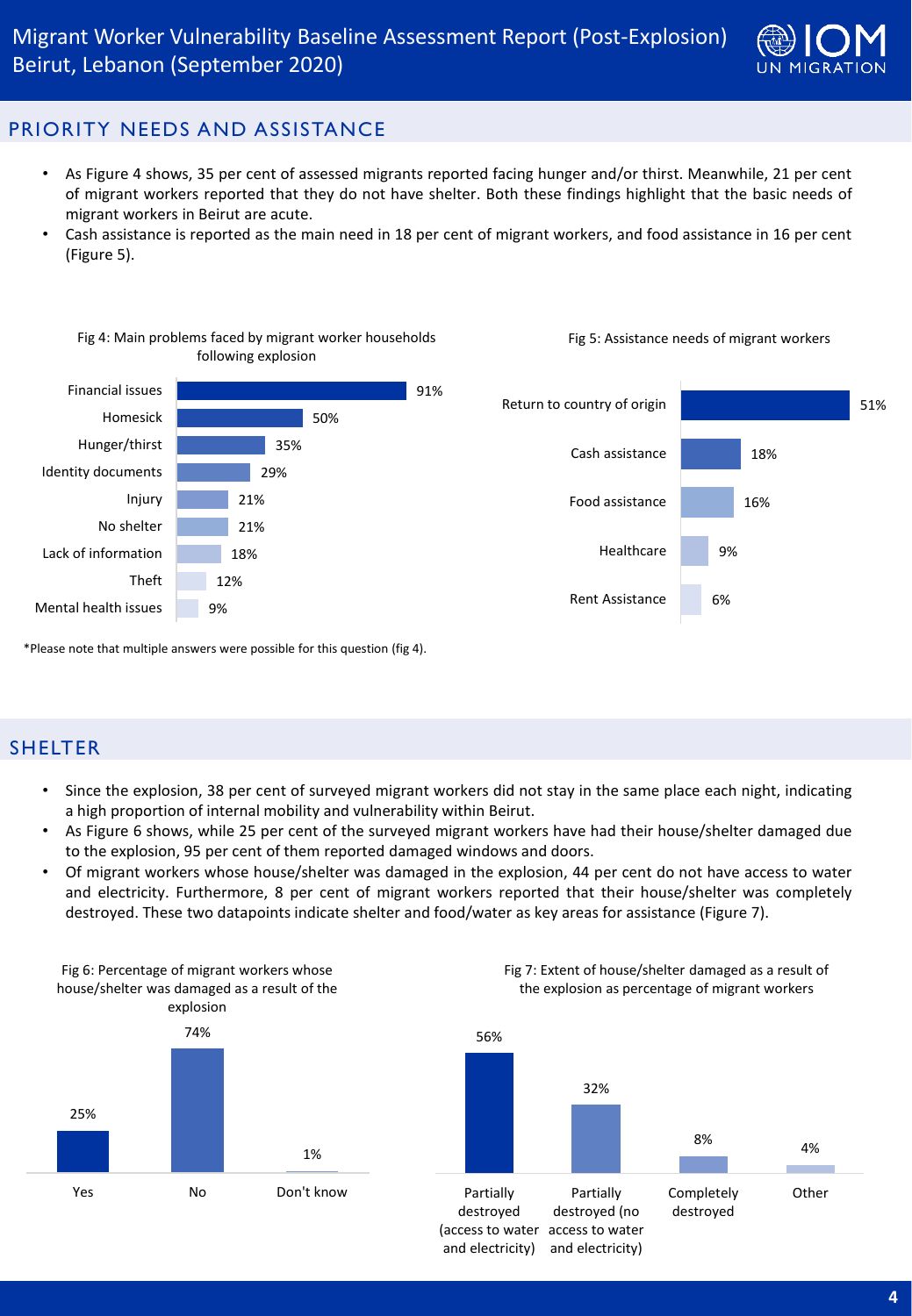

### HEALTH

- As shown in Figure 8, 21 out of 99 (21%) surveyed migrant workers reported that their families or friends were injured/harmed by the explosion. Of the 21 migrant workers, eight reported not being able to access emergency services following the explosion, seven of whom are female.
- It was found that 13 (18%) of the surveyed migrant workers reported that they sought healthcare (of existing and new conditions) since the explosion. Of the surveyed migrant workers, 34 per cent reported to have family members suffering from psychological consequences (fear, shock, anxiety) from the explosion and have not been able to attend to daily life (Figure 9) .



# SOCIO-ECONOMIC

- As Figure 10 suggests, the proportion of unemployed migrants increased by 22 per cent since the explosion.
- The employment status of migrant workers varied between males and females. The analysis suggests females were more likely to lose employment after the blast. While the majority of male migrants (71%) reported that they are currently unemployed, 44 per cent of female migrants reported themselves as unemployed. However, the unemployment rate was proportionally lower before the explosion among female migrants (18%) as more than half of the males were already unemployed before the explosion (62%).
- While there were reportedly no male self-employed migrant males, 23 and 20 per cent of female migrants were reportedly self-employed before and after the explosion, respectively.
- Migrant workers from Bangladesh have the highest unemployment rate (65%), followed by migrant workers from Sri Lanka (24%). For longer-term programming considerations, migrant workers reported that improving communication skills (45%) and language skills (21%) would be the most effective in helping them find work.



Fig 10: Percentage of unemployed migrant





# Fig 11: Employment status before and after explosion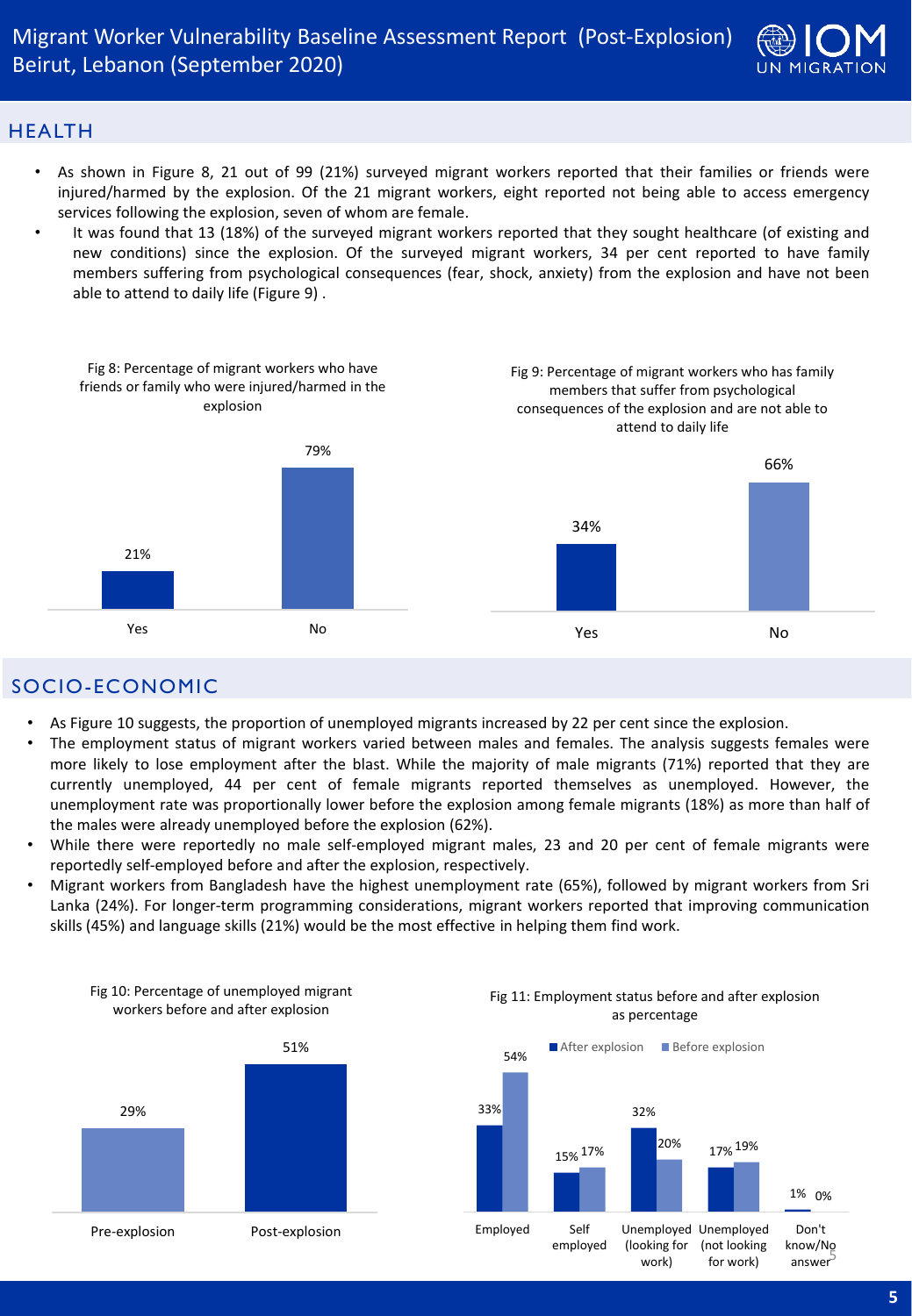

#### PROTECTION

- Of the 33 migrants that reported being employed, more than half (58%) responded that they were not in possession of their employment contracts. Of this, 19 employed migrants who do not have a copy of their employment contracts, 5 individuals reported that their passport or personal identify documents are held by their employers.
- As Figure 12 shows, the sex disaggregation for females and males that were not in possession of their employment contracts was reportedly similar (58% and 57% respectively).



### COMMUNITY DYNAMICS

- In the assessment prior to the explosion, 15 per cent of the surveyed migrants reported recently facing a threat of eviction. Among those, 10 per cent cited conflict with host community / landlord as the reason.
- As shown in Figure 14, in general, 26 per cent of the surveyed migrant workers feel that the community has become more tense following the explosion, of whom 80 per cent are female.
- Of the surveyed migrant workers, 33 per cent said they do not feel safe leaving the house after the explosion (Figure 15). More than half (65%) are female .
- Additionally, 45 per cent of the surveyed migrant workers reported that they do not feel safe staying at home since the explosion, of which 62 per cent are female.

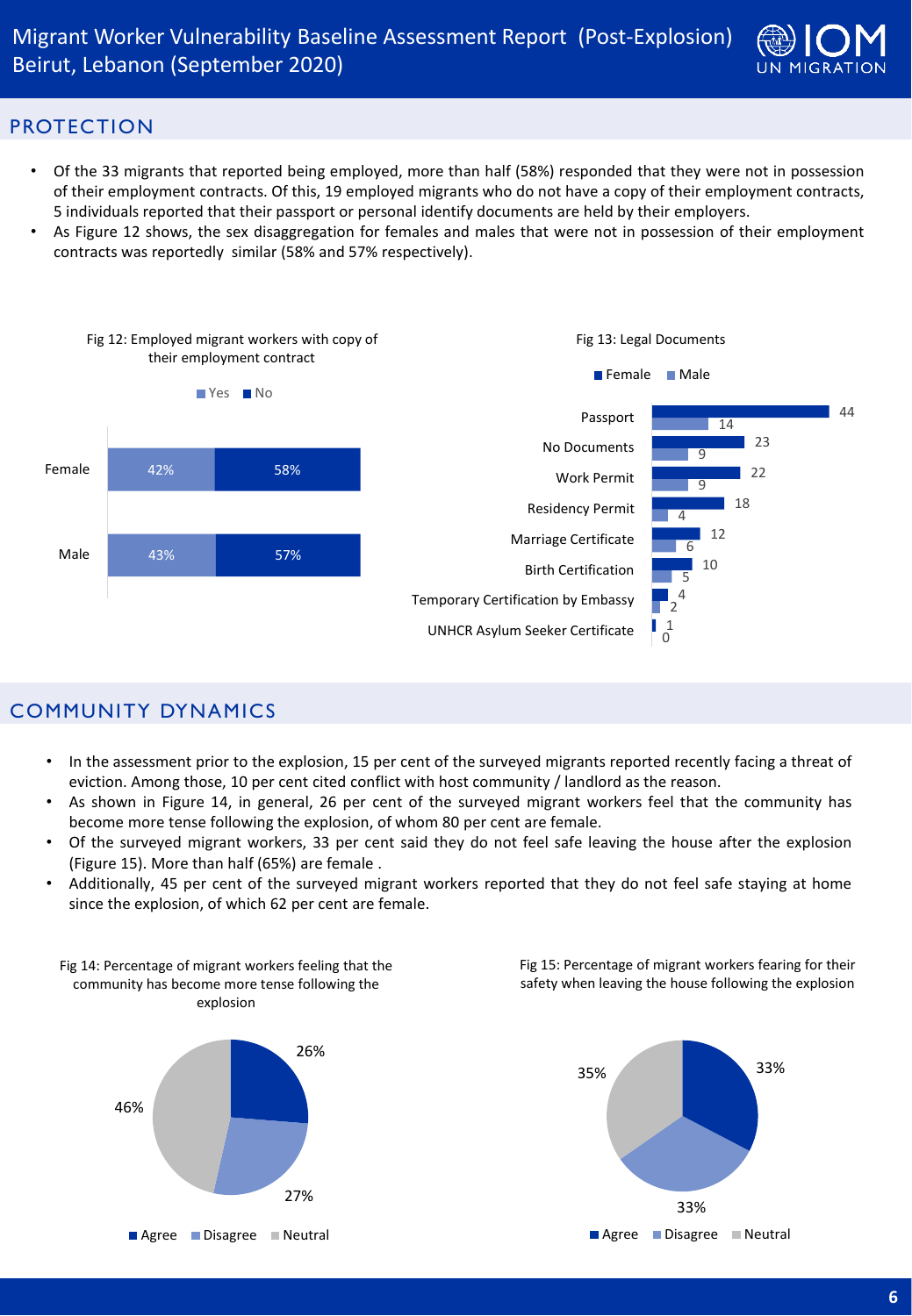

#### METHODOLOGY

This report, *Migrant Worker Vulnerability Baseline Assessment Report (Post-Explosion)* presents a follow-up to baseline data analysed on migrant vulnerability that was conducted prior to the explosion on 4<sup>th</sup> August 2020.

Between May and July of 2020, IOM Lebanon initiated a Migrant Worker Vulnerability Assessment (MWVA) to understand the impact of the 2019 economic crisis and the 2020 health pandemic, on the protection, social, economic, financial and health situation of migrants living in Lebanon. The interviews for the assessment were conducted at Embassies or via telephone calls. The participants for the baseline MWVA were identified through close collaboration with Embassies and Consulates and therefore, the analysis presents the perspectives of those registered with the Embassies and willing to partake in interviews.

The MWVA report was released after the explosion on the 4<sup>th</sup> August, however data collection happened prior to the explosion. While a total of 734 migrant workers across the country were assessed between May and July, 297 migrant workers were identified in the Beirut area, defining the geographical scope of this analysis. The report can be found here: **Migrant Worker [Vulnerability](https://migration.iom.int/reports/lebanon%E2%80%94-migrant-worker-vulnerability-baseline-assessment-report-may-july-2020?close=true&covid-page=1) Baseline Assessment Report (May-July 2020)**,

Following up on the findings from the **Migrant Worker [Vulnerability](https://migration.iom.int/reports/lebanon%E2%80%94-migrant-worker-vulnerability-baseline-assessment-report-may-july-2020?close=true&covid-page=1) Baseline Assessment Report (May-July 2020),** this report, *Migrant Worker Vulnerability Baseline Assessment Report (Post-Explosion)* seeks to better understand how vulnerability and needs of migrant workers in Beirut may have changed because of the direct and indirect impacts of the port explosion on 4<sup>th</sup> August 2020.

For this, IOM followed up with the same 297 migrant worker population group by conducting telephone interviews by utilising the Global DTM Network. Due to the varying languages spoken by the migrant workers, the Global DTM enumerator network was mobilised, with telephone interviews being conducted by DTM enumerators in Bangladesh, Ethiopia and Lebanon. Interviews, where possible, were conducted in the native languages of the migrant workers, and all data was entered into a central database, and analysed by the DTM team.

Due to the impact of the explosion, a significant proportion of the original sample were uncontactable, thus further reducing the sample size of the follow-up assessment. Therefore this is a not a representative but an indicative sample, and comparisons between the pre-explosion and post-explosion are only indicative of potential change.

All 297 migrant workers included in the baseline report were contacted as part of the post-explosion baseline follow-up. Of the 297, 70 were unable to be contacted; 87 reported they had returned home, and thus excluded from the rest of the interview as they no longer resided in Beirut. Of the 140 telephone interviews that were conducted, 27 did not give consent to be interviewed, so the interview was not conducted. Additionally, 14 respondents were not the same person who participated in the baseline assessment and thus were excluded from this follow-up assessment. Therefore, this follow-up assessment covers 99 migrant workers that were assessed by IOM in Beirut between May and July 2020, and who are still residing in Beirut as of September 2020.

All data from the post-explosion follow-up assessment were analysed in relation to the pre-explosion baseline, where possible. The forms of the two assessments are different and therefore direct comparison was a challenge.

*IOM's Displacement Tracking Matrix (DTM) programme in Lebanon is generously supported by the Government of the Kingdom of Denmark.*